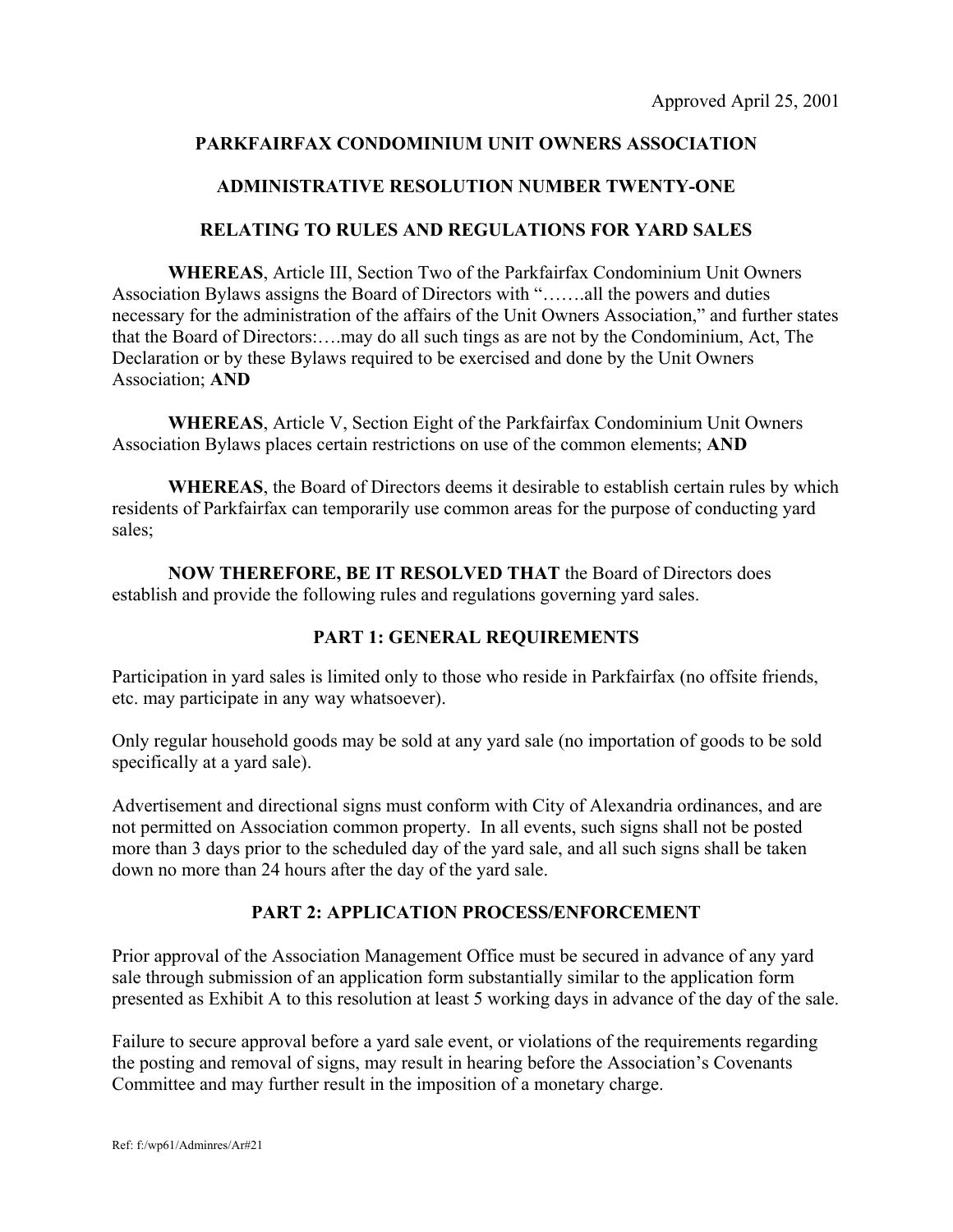# **EXHIBIT A**

## **PARKFAIRFAX CONDOMINIUM UNIT OWNERS ASSOCIATION**

## **YARD SALE APPLICATION**

|                                                       | Date:<br><u> 1989 - Andrea Barbara, poeta esperanto-</u> |                  |  |                                                                                                                      |  |
|-------------------------------------------------------|----------------------------------------------------------|------------------|--|----------------------------------------------------------------------------------------------------------------------|--|
| Name of applicant:                                    |                                                          |                  |  | <u> Andreas Andreas Andreas Andreas Andreas Andreas Andreas Andreas Andreas Andreas Andreas Andreas Andreas Andr</u> |  |
|                                                       |                                                          |                  |  |                                                                                                                      |  |
|                                                       |                                                          |                  |  |                                                                                                                      |  |
|                                                       |                                                          |                  |  |                                                                                                                      |  |
| Date of sale:                                         |                                                          |                  |  | the contract of the contract of the contract of the contract of the contract of the contract of the contract of      |  |
| Sale location:                                        |                                                          |                  |  |                                                                                                                      |  |
| Name and addresses of<br>other yard sale participants |                                                          |                  |  |                                                                                                                      |  |
| (please attach a sheet if needed):                    |                                                          | 1.               |  |                                                                                                                      |  |
|                                                       |                                                          | 2.               |  |                                                                                                                      |  |
|                                                       |                                                          | 3.               |  |                                                                                                                      |  |
|                                                       |                                                          | $\overline{4}$ . |  |                                                                                                                      |  |
|                                                       |                                                          | 5.               |  |                                                                                                                      |  |

An inspection may follow the yard sale to assure that all signs have been removed and that common area has not been damaged.

## **For Administrative Use**

| Approved by:             | Date: |  |
|--------------------------|-------|--|
| Date of inspection:      |       |  |
| Name of staff inspector: |       |  |
| If violation(s), what:   |       |  |